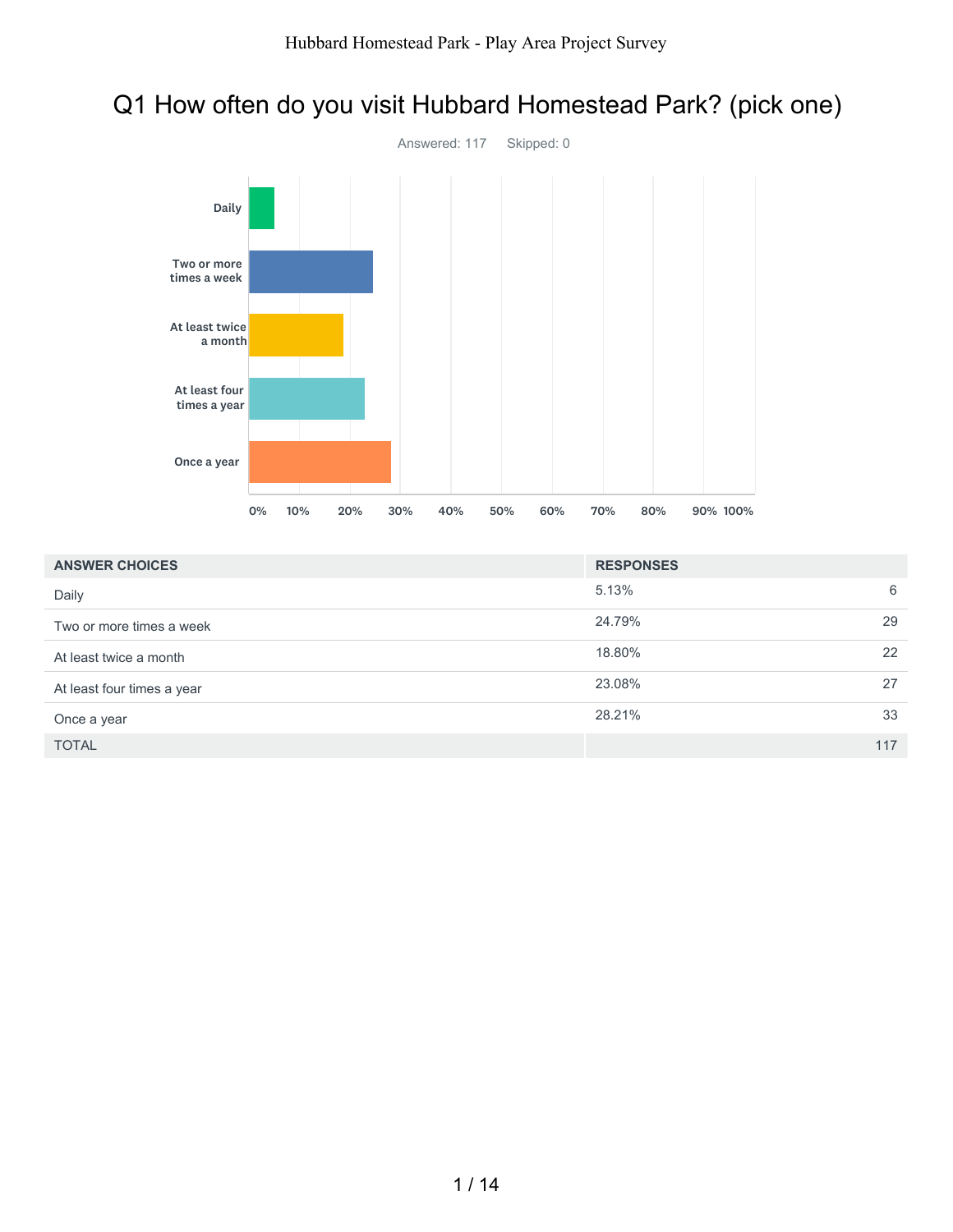## Q2 What time of day are you most likely to visit Hubbard Homestead Park? (check all that apply)



| <b>ANSWER CHOICES</b>         | <b>RESPONSES</b> |                |  |
|-------------------------------|------------------|----------------|--|
| <b>Early Morning</b>          | 5.98%            | $\overline{7}$ |  |
| Morning                       | 40.17%           | 47             |  |
| Noon                          | 23.08%           | 27             |  |
| Afternoon                     | 77.78%           | 91             |  |
| Evening                       | 29.06%           | 34             |  |
| <b>Total Respondents: 117</b> |                  |                |  |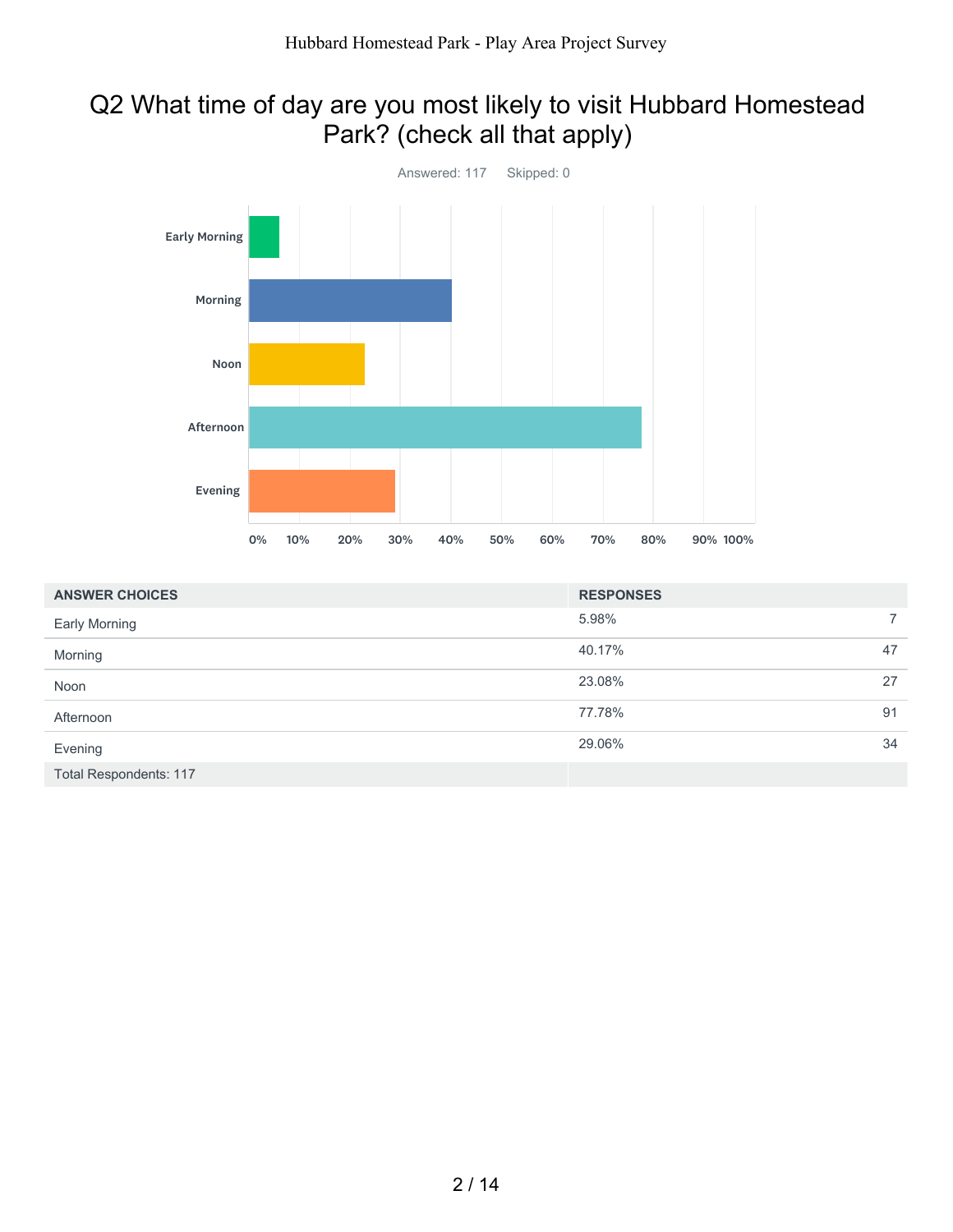## Q3 What type(s) of activities do you or the children with you do at a play area? (check all that apply)



| <b>ANSWER CHOICES</b>         |                                          |        | <b>RESPONSES</b>    |    |  |
|-------------------------------|------------------------------------------|--------|---------------------|----|--|
| climbing                      |                                          | 60.68% |                     |    |  |
| swinging                      |                                          | 61.54% |                     |    |  |
| walking/exercise              |                                          | 62.39% |                     | 73 |  |
|                               | meeting/gathering with friends or family | 41.03% |                     |    |  |
| picnicking/BBQing             |                                          |        |                     | 24 |  |
| wadding pool                  |                                          |        |                     | 41 |  |
| sandbox play                  |                                          |        |                     | 40 |  |
|                               | summer recreation program activities     | 20.51% |                     | 24 |  |
| Other (please specify)        |                                          |        | 28.21%              |    |  |
| <b>Total Respondents: 117</b> |                                          |        |                     |    |  |
|                               |                                          |        |                     |    |  |
| #                             | <b>OTHER (PLEASE SPECIFY)</b>            |        | <b>DATE</b>         |    |  |
|                               | Playing sports and riding bikes          |        | 10/23/2018 12:30 PM |    |  |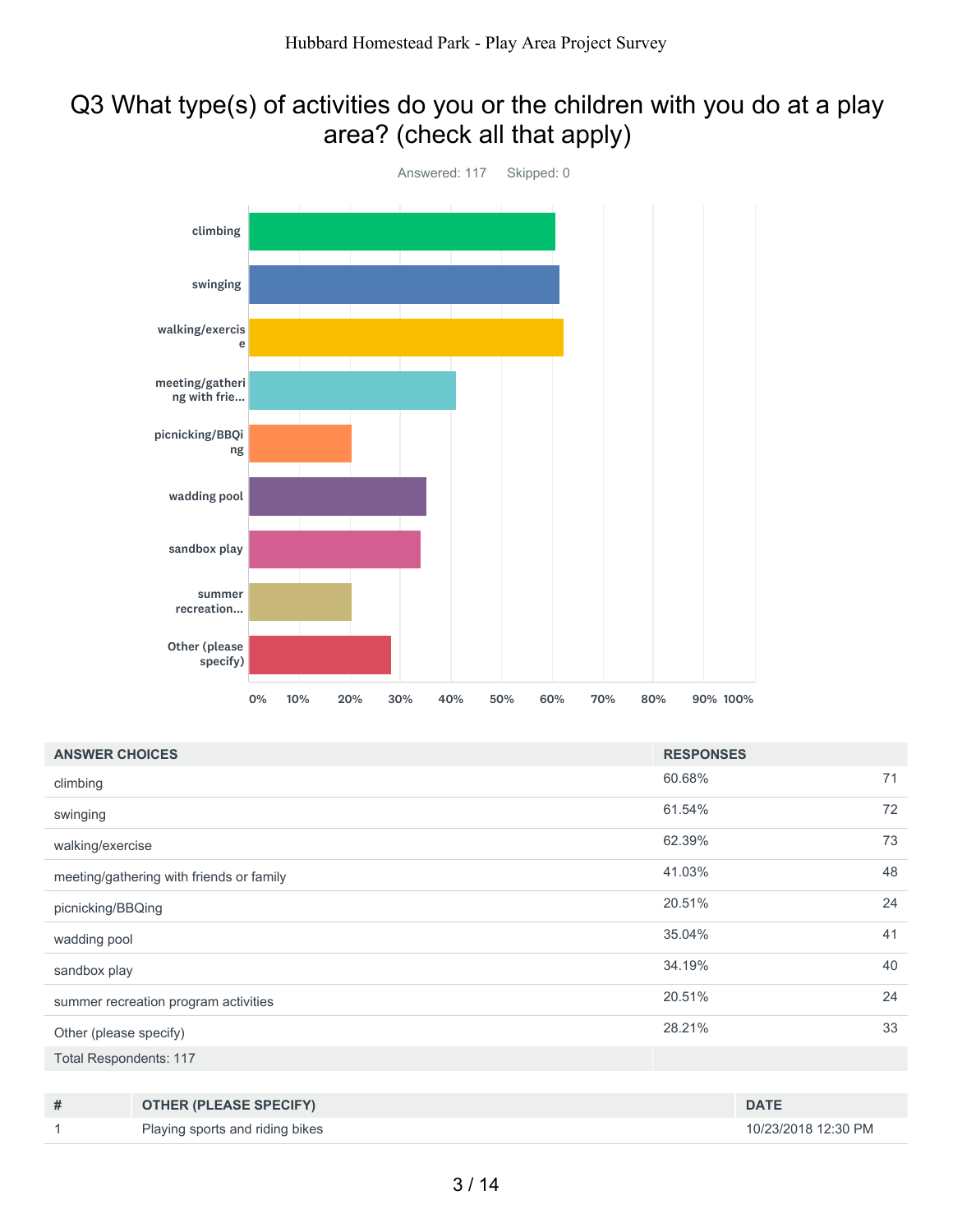#### Hubbard Homestead Park - Play Area Project Survey

| 2                 | most of the items on the list are currently unavailable at the park. Skate boarding is an important<br>part of the park that is not included. the list does not seem responsive to what is already in the<br>park | 10/20/2018 10:43 AM |
|-------------------|-------------------------------------------------------------------------------------------------------------------------------------------------------------------------------------------------------------------|---------------------|
| 3                 | slides, zip line, bike riding, basketball, soccer, frisbee                                                                                                                                                        | 10/19/2018 1:25 PM  |
| 4                 | play fourquare on basketball court                                                                                                                                                                                | 10/18/2018 12:02 PM |
| 5                 | Slides are always a favorites. Water fountains, pool, sprinklers are always fun and used if present.                                                                                                              | 10/18/2018 11:50 AM |
| 6                 | <b>Biking</b>                                                                                                                                                                                                     | 10/17/2018 8:17 PM  |
| $\overline{7}$    | There is no play area                                                                                                                                                                                             | 10/17/2018 6:50 PM  |
| 8                 | I visit to collect abandoned shopping carts and to report illegal activity - I live right across the<br>street.                                                                                                   | 10/17/2018 5:44 PM  |
| 9                 | We would love to use the park more if there were more things                                                                                                                                                      | 10/17/2018 5:25 PM  |
| 10                | you spelled wading pool wrong                                                                                                                                                                                     | 10/17/2018 5:07 PM  |
| 11                | Skate park                                                                                                                                                                                                        | 10/17/2018 1:02 PM  |
| $12 \overline{ }$ | field sports, and could there be a ping pong table?                                                                                                                                                               | 10/16/2018 9:24 AM  |
| 13                | slides, bike riding                                                                                                                                                                                               | 10/15/2018 9:00 PM  |
| 14                | I laughed at "wadding" pool                                                                                                                                                                                       | 10/13/2018 12:39 AM |
| 15                | monkey bars and a slide would be so welcomed!!!                                                                                                                                                                   | 10/12/2018 11:55 PM |
| 16                | skateboard park                                                                                                                                                                                                   | 10/12/2018 7:09 PM  |
| 17                | <b>Basketball</b>                                                                                                                                                                                                 | 10/12/2018 6:55 PM  |
| 18                | Watching the skateboarders                                                                                                                                                                                        | 10/12/2018 5:12 PM  |
| 19                | Zip line                                                                                                                                                                                                          | 10/12/2018 8:43 AM  |
| 20                | I no longer have a child to bring there, but all of the above would have applied a few years ago.                                                                                                                 | 10/8/2018 9:46 PM   |
| 21                | Debora Juarez's D5 celebration                                                                                                                                                                                    | 10/8/2018 7:10 PM   |
| 22                | <b>Basketball and Frisbee</b>                                                                                                                                                                                     | 10/7/2018 7:59 PM   |
| 23                | Zipline                                                                                                                                                                                                           | 10/7/2018 3:55 PM   |
| 24                | relax, lay on the ground and read a book and sometimes people watch                                                                                                                                               | 10/6/2018 9:18 PM   |
| 25                | basketball court and watching the skaters                                                                                                                                                                         | 10/5/2018 7:46 PM   |
| 26                | We bring our own toys and outdoor games because there isn't a play area                                                                                                                                           | 10/5/2018 12:46 PM  |
| 27                | We have to bring our own activities.                                                                                                                                                                              | 10/5/2018 11:47 AM  |
| 28                | Skate park                                                                                                                                                                                                        | 9/30/2018 4:58 PM   |
| 29                | <b>DOG WALKING</b>                                                                                                                                                                                                | 9/29/2018 1:19 AM   |
| 30                | Well, there really is no play area for kids so this is a hard question to answer. We would go<br>regularly if there was one appropriate for 10 yr olds. Love climbing.                                            | 9/28/2018 10:42 PM  |
| 31                | Walking dog                                                                                                                                                                                                       | 9/28/2018 8:07 PM   |
| 32                | skating                                                                                                                                                                                                           | 9/28/2018 7:41 PM   |
| 33                | Most of these do not exisit at HH                                                                                                                                                                                 | 9/26/2018 4:19 PM   |
|                   |                                                                                                                                                                                                                   |                     |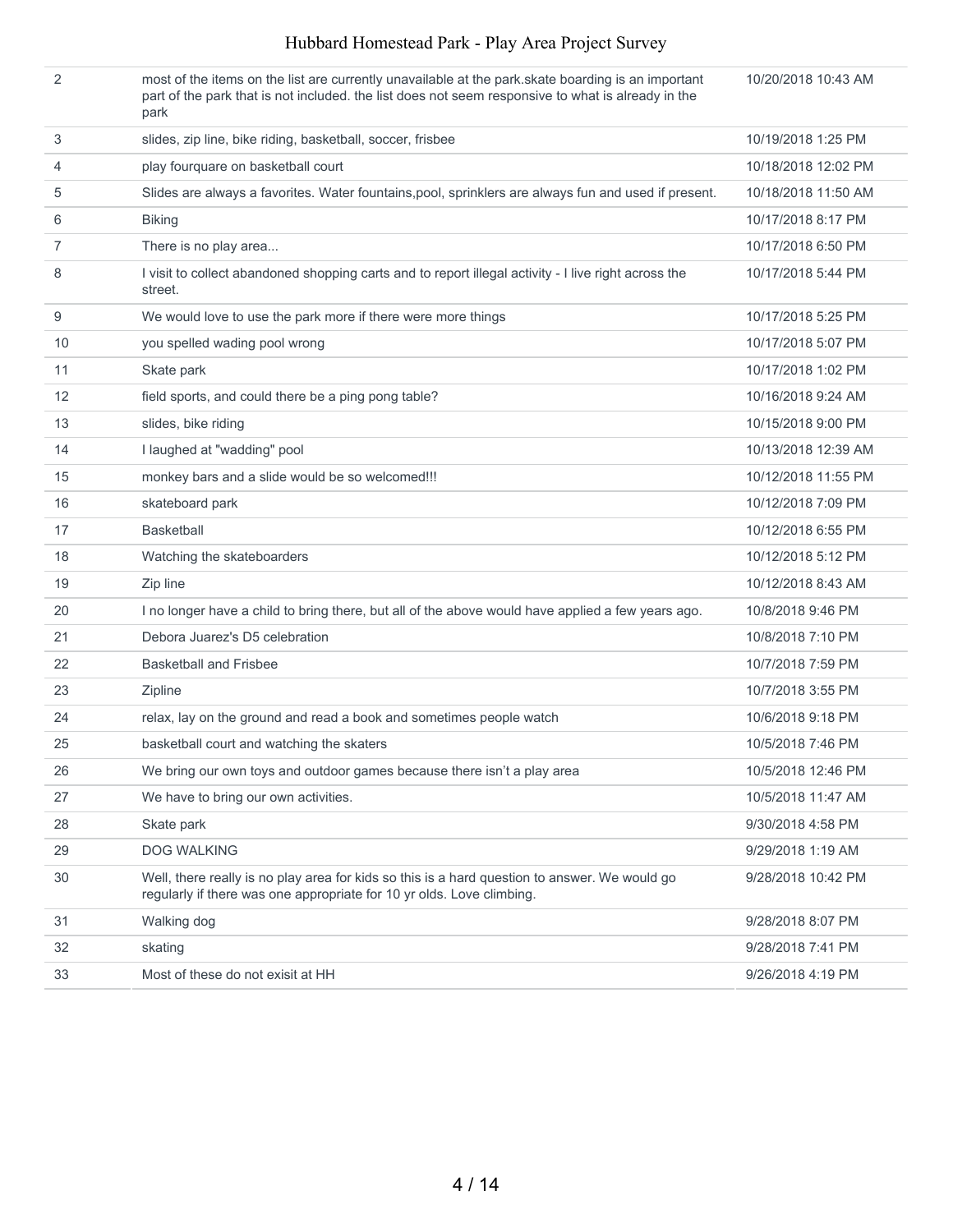#### Q4 What features would improve your enjoyment at Hubbard Homestead Park? (please rank)



|                                                                        | 1            | $\overline{2}$ | 3            | 4            | 5            | 6            | <b>TOTAL</b> | <b>SCORE</b> |
|------------------------------------------------------------------------|--------------|----------------|--------------|--------------|--------------|--------------|--------------|--------------|
| Play features/equipment for toddlers and young<br>children (2-5 years) | 37.61%<br>44 | 31.62%<br>37   | 9.40%<br>11  | 2.56%<br>3   | 6.84%<br>8   | 11.97%<br>14 | 117          | 4.55         |
| Play features/equipment for older children (5-12)<br>years)            | 42.74%<br>50 | 37.61%<br>44   | 7.69%<br>9   | 2.56%<br>3   | 6.84%<br>8   | 2.56%<br>3   | 117          | 4.99         |
| More benches and places to sit or gather                               | 5.98%        | 13.68%<br>16   | 42.74%<br>50 | 23.08%<br>27 | 8.55%<br>10  | 5.98%        | 117          | 3.68         |
| Improved pathways and access to play area                              | 6.84%<br>8   | 6.84%<br>8     | 23.93%<br>28 | 39.32%<br>46 | 13.68%<br>16 | 9.40%<br>11  | 117          | 3.26         |
| More picnic tables/ picnicking areas                                   | 4.27%<br>5   | 8.55%<br>10    | 11.97%<br>14 | 23.08%<br>27 | 47.01%<br>55 | 5.13%<br>6   | 117          | 2.85         |
| More B-B-Q areas                                                       | 2.56%<br>3   | 1.71%<br>2     | 4.27%<br>5   | 9.40%<br>11  | 17.09%<br>20 | 64.96%<br>76 | 117          | 1.68         |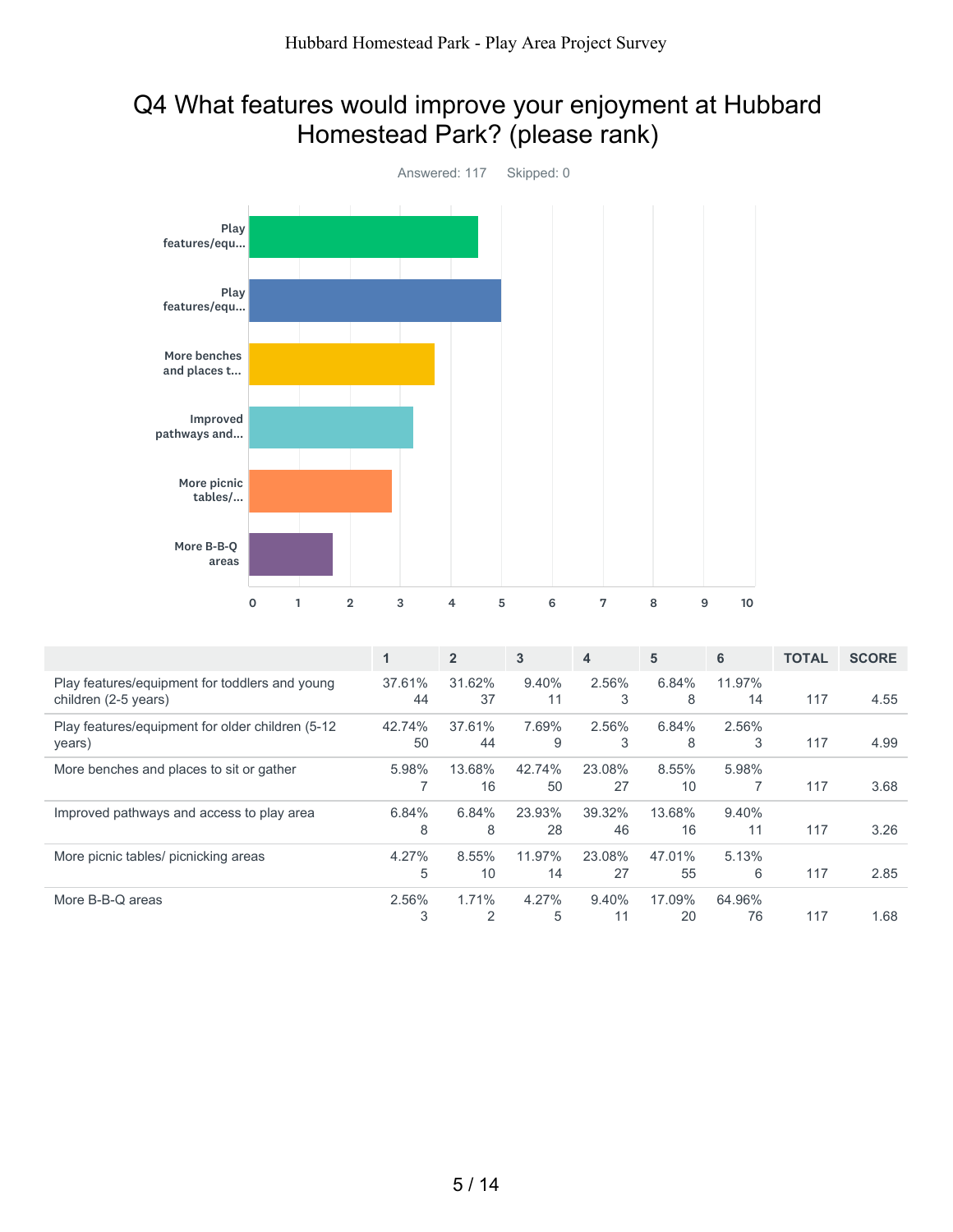#### Q5 From the examples above, is there a particular play area style you prefer?



| <b>ANSWER CHOICES</b>                                                                 | <b>RESPONSES</b> |                |
|---------------------------------------------------------------------------------------|------------------|----------------|
| No particular preference                                                              | 3.42%            | $\overline{4}$ |
| Contemporary/Modern/Colorful play structure                                           | 21.37%           | 25             |
| Imaginative play structure                                                            | 14.53%           | 17             |
| Nature Inspired or Themed play structure (nature, wildlife, tree house, fossils, etc) | 60.68%           | 71             |
| <b>TOTAL</b>                                                                          |                  | 117            |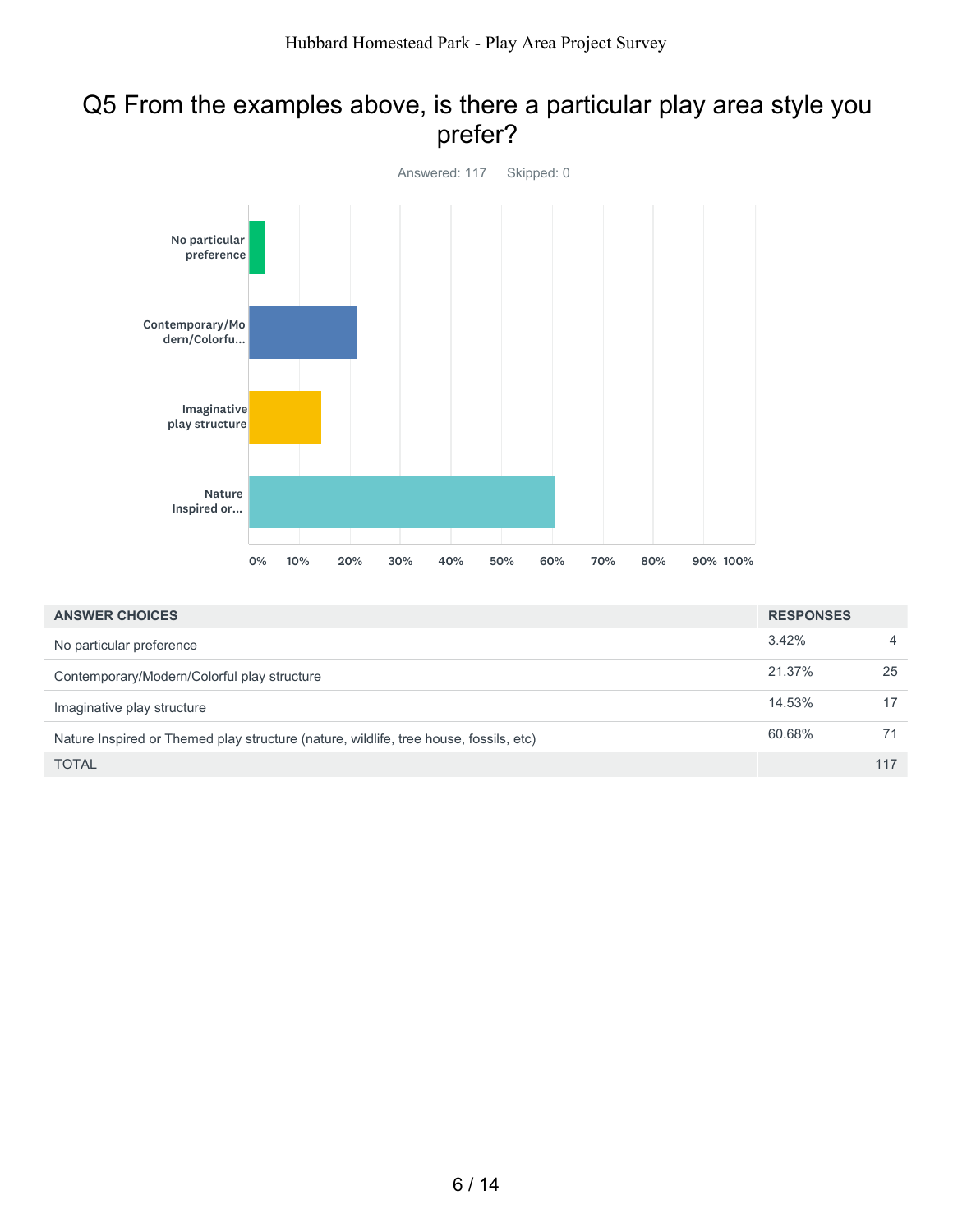#### Q6 What play elements do you like most for the play area? (please rank)



|                                          | 1            | $\overline{2}$ | 3                       | 4            | 5                       | 6            | 7            | 8            | 9            | <b>TOTAL</b> | <b>SCORE</b> |
|------------------------------------------|--------------|----------------|-------------------------|--------------|-------------------------|--------------|--------------|--------------|--------------|--------------|--------------|
| Sliding                                  | 29.91%<br>35 | 19.66%<br>23   | 15.38%<br>18            | 12.82%<br>15 | 9.40%<br>11             | 5.98%<br>7   | 4.27%<br>5   | 1.71%<br>2   | 0.85%        | 117          | 6.99         |
| Swinging                                 | 20.51%<br>24 | 33.33%<br>39   | 9.40%<br>11             | 11.11%<br>13 | 8.55%<br>10             | 7.69%<br>9   | 1.71%<br>2   | 3.42%<br>4   | 4.27%<br>5   | 117          | 6.74         |
| Upper body                               | 7.69%<br>9   | 13.68%<br>16   | 13.68%<br>16            | 15.38%<br>18 | 12.82%<br>15            | 10.26%<br>12 | 12.82%<br>15 | 8.55%<br>10  | 5.13%<br>6   | 117          | 5.32         |
| Climbing                                 | 29.06%<br>34 | 11.97%<br>14   | 34.19%<br>40            | 5.98%<br>7   | 6.84%<br>8              | 7.69%<br>9   | 0.85%        | 2.56%<br>3   | 0.85%        | 117          | 7.06         |
| Spinning                                 | 1.71%<br>2   | 1.71%<br>2     | 6.84%<br>8              | 17.95%<br>21 | 19.66%<br>23            | 12.82%<br>15 | 14.53%<br>17 | 11.11%<br>13 | 13.68%<br>16 | 117          | 4.14         |
| Balancing                                | 3.42%<br>4   | 10.26%<br>12   | 5.98%<br>$\overline{7}$ | 16.24%<br>19 | 14.53%<br>17            | 24.79%<br>29 | 11.97%<br>14 | 8.55%<br>10  | 4.27%<br>5   | 117          | 4.81         |
| Imaginary Play                           | 5.98%<br>7   | 5.98%<br>7     | 5.13%<br>6              | 8.55%<br>10  | 12.82%<br>15            | 9.40%<br>11  | 19.66%<br>23 | 26.50%<br>31 | 5.98%<br>7   | 117          | 4.09         |
| Musical Play/<br>Learning/Play<br>Panels | 0.85%<br>1   | 2.56%<br>3     | 3.42%<br>4              | 4.27%<br>5   | 5.98%<br>$\overline{7}$ | 16.24%<br>19 | 15.38%<br>18 | 29.91%<br>35 | 21.37%<br>25 | 117          | 3.00         |
| Sandbox Play                             | 0.85%        | 0.85%          | 5.98%<br>$\overline{7}$ | 7.69%<br>9   | 9.40%<br>11             | 5.13%<br>6   | 18.80%<br>22 | 7.69%<br>9   | 43.59%<br>51 | 117          | 2.85         |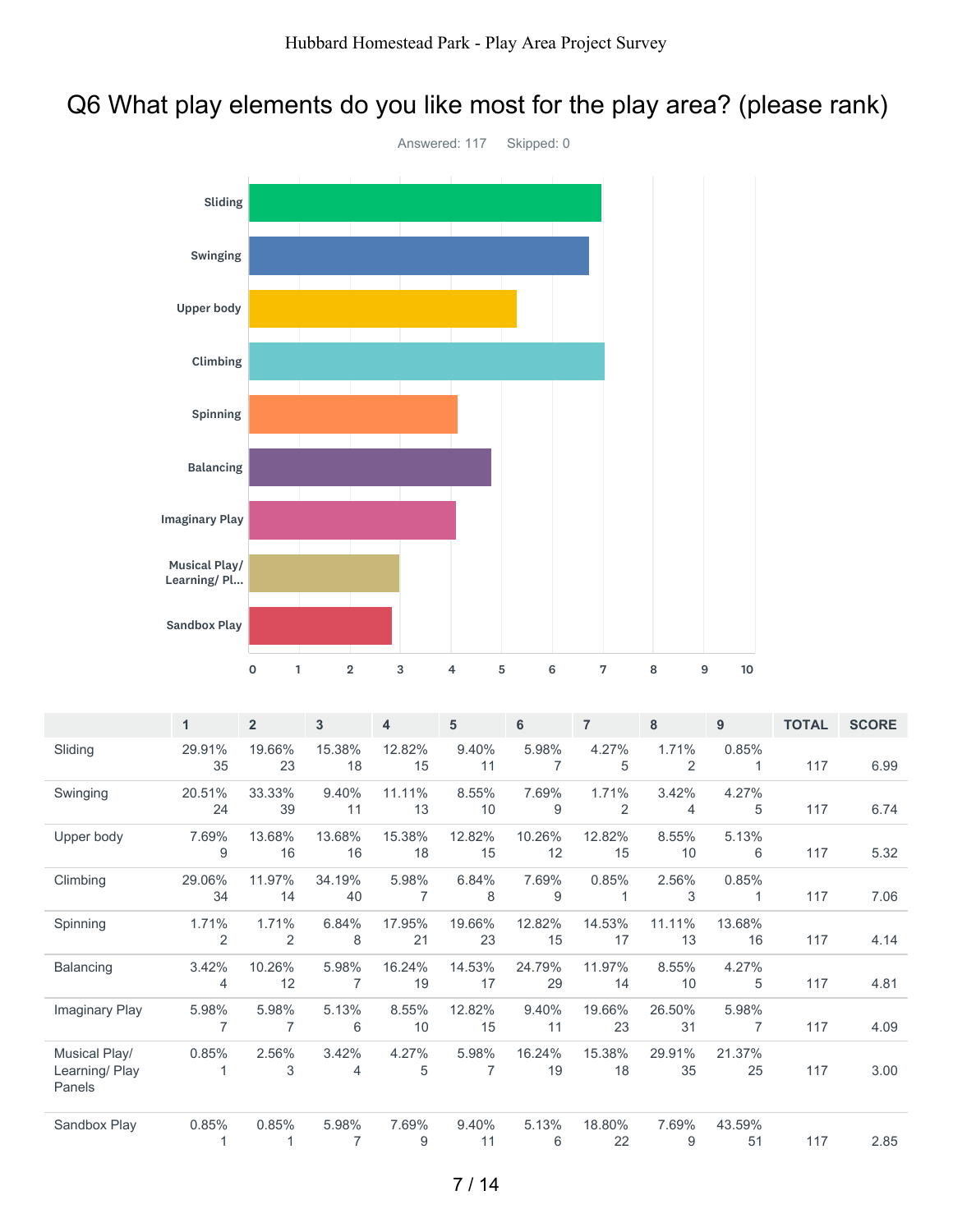#### Q7 This project will take place over several months. What are the top two ways you like to receive project updates and provide feedback:



| <b>ANSWER CHOICES</b>                    | <b>RESPONSES</b> |    |  |
|------------------------------------------|------------------|----|--|
| Email                                    | 46.15%           | 54 |  |
| Project website                          | 32.48%           | 38 |  |
| The Play Area Renovation project sign    | 23.93%           | 28 |  |
| I do not wish to receive project updates | 21.37%           | 25 |  |
| Other (please specify)                   | 3.42%            | 4  |  |
| <b>Total Respondents: 117</b>            |                  |    |  |

| # | <b>OTHER (PLEASE SPECIFY)</b>            | <b>DATE</b>         |
|---|------------------------------------------|---------------------|
|   | Facebook parks                           | 10/17/2018 1:24 PM  |
| 2 | Nextdoor or Facebook neighborhood groups | 10/17/2018 11:45 AM |
| 3 | social media (facebook)                  | 10/15/2018 9:00 PM  |
| 4 | <b>NextDoor</b>                          | 10/9/2018 8:23 PM   |
|   |                                          |                     |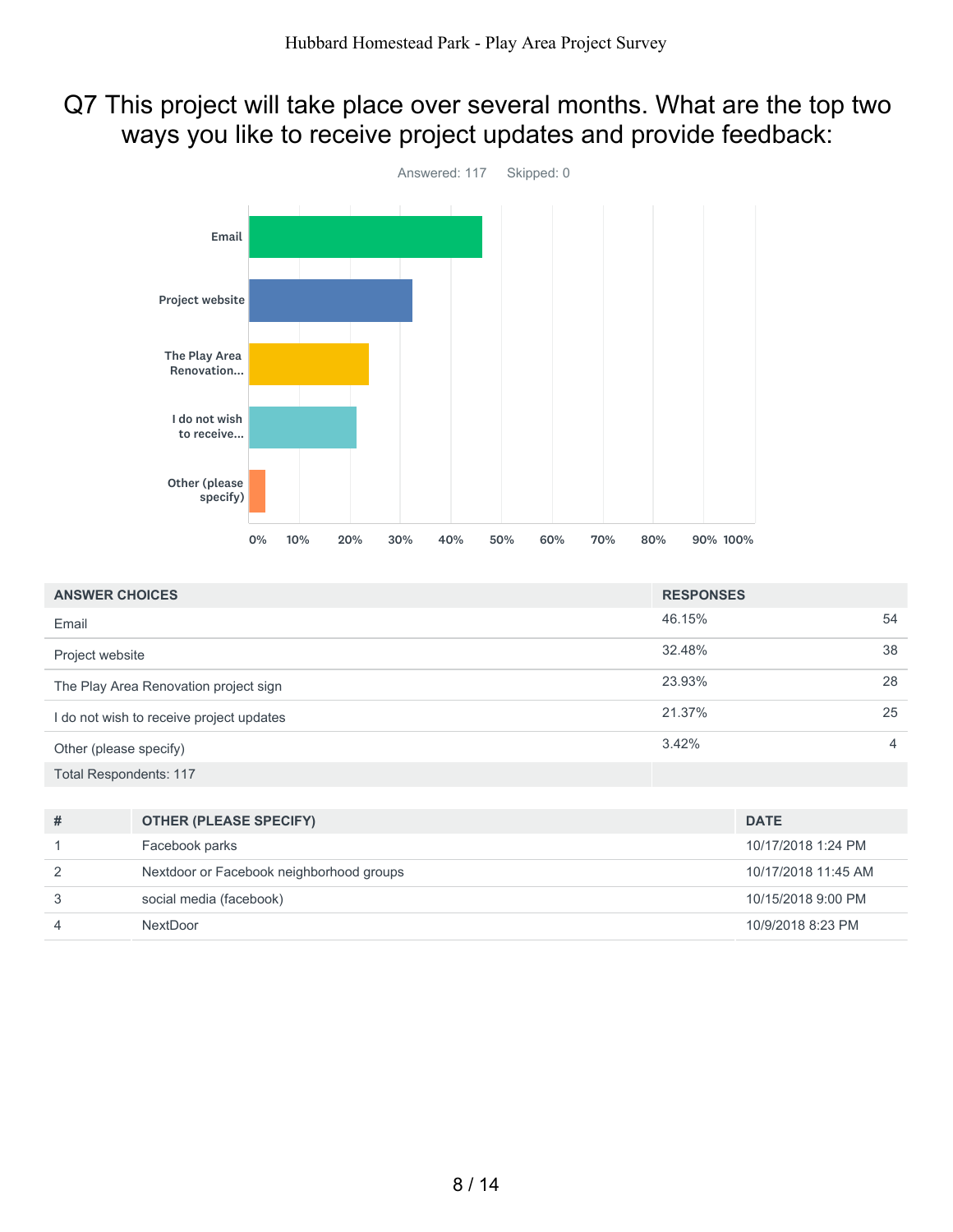### Q8 Please add any additional comments you have below:

Answered: 59 Skipped: 58

| #              | <b>RESPONSES</b>                                                                                                                                                                                                                                                                                                                                                                                                                                                                                                                       | <b>DATE</b>         |
|----------------|----------------------------------------------------------------------------------------------------------------------------------------------------------------------------------------------------------------------------------------------------------------------------------------------------------------------------------------------------------------------------------------------------------------------------------------------------------------------------------------------------------------------------------------|---------------------|
| 1              | A climbing rope structure similar to what is near the Woodland Park Zoo and in Golden Gardens<br>would be great.                                                                                                                                                                                                                                                                                                                                                                                                                       | 10/23/2018 12:30 PM |
| $\overline{2}$ | Please clear the underbrush on the west side of the park. It is attracting vagrants who sleep in<br>tents, do drugs and defecate in the underbrush. It is a major safety hazard and needs to be turned<br>into grass. You can keep the trees but the underbrush has got to go as it is also a hiding spot for<br>would be assailants. Many women have to pass through this area early in the morning when it is<br>dark to access the bus stop on 5th and NE112th and it is scary. Please include underbrush<br>removal in the budget! | 10/21/2018 8:31 PM  |
| 3              | Better maintenance of features that are already in the park. Deal with the shrubby area at the west<br>end of the park and around the skate park                                                                                                                                                                                                                                                                                                                                                                                       | 10/20/2018 10:43 AM |
| 4              | Paved pathways all around the park for bike riding, skating, strollers, etc. would be nice. I would<br>like to see more shade and shelter, either bigger trees and/or some kind of canopy/covered area. I<br>would also like some kind of safety perimeter like a fence because this park is next to a very busy<br>street (5th Ave).                                                                                                                                                                                                  | 10/19/2018 1:25 PM  |
| 5              | We tend to avoid that park because of it's lack of parking and proximity to busy streets. No matter<br>how cool the play structure is, I will not visit unless there is a barrier created to deter kids from<br>darting into the street while playing on the toys.                                                                                                                                                                                                                                                                     | 10/19/2018 9:14 AM  |
| 6              | Please consider adding some areas of cover for rain or shade. There are very few parks in Seattle<br>that have covered play areas.                                                                                                                                                                                                                                                                                                                                                                                                     | 10/18/2018 11:05 PM |
| $\overline{7}$ | I've always thought it was strange that the park next to Target, the stay at home mom's<br>mothership, did not have a playground! My kids have aged out mostly, but still think this is a great<br>idea. Some shade would be nice as well.                                                                                                                                                                                                                                                                                             | 10/18/2018 11:00 PM |
| 8              | Seattle parks are the best!                                                                                                                                                                                                                                                                                                                                                                                                                                                                                                            | 10/18/2018 10:47 PM |
| 9              | With this being a high traffic area, a fenced/gated play area, especially for the younger ages would<br>be awesome. Covered okay areas for shade/rain potrectiob eould also be grand.                                                                                                                                                                                                                                                                                                                                                  | 10/18/2018 8:13 PM  |
| 10             | Some separation of the play area from the road would be key for small children - a short fence or<br>placement central to the park space                                                                                                                                                                                                                                                                                                                                                                                               | 10/18/2018 1:48 PM  |
| 11             | Install a walking/running/biking track around the park circumference. The track will encourage<br>community and active living for young and older persons. Remove all "obnoxious" weeds around<br>park circumference (replace with track).                                                                                                                                                                                                                                                                                             | 10/18/2018 12:02 PM |
| 12             | A fence along 5th ave should be installed to protect children. A water feature would be nice to<br>have because the park is very sunny and there is limited shade in the park. A pool or a fountain or<br>a spray structure would be nice to have.                                                                                                                                                                                                                                                                                     | 10/18/2018 11:50 AM |
| 13             | I've actually never been to this park because I don't know where to access the park or park my<br>vehicle.                                                                                                                                                                                                                                                                                                                                                                                                                             | 10/18/2018 10:28 AM |
| 14             | This park is by two busy streets -- please consider putting a fence around the play area at least on<br>the streets sides                                                                                                                                                                                                                                                                                                                                                                                                              | 10/18/2018 8:29 AM  |
| 15             | Add garbage cans                                                                                                                                                                                                                                                                                                                                                                                                                                                                                                                       | 10/17/2018 8:17 PM  |
| 16             | Fence, shade                                                                                                                                                                                                                                                                                                                                                                                                                                                                                                                           | 10/17/2018 6:50 PM  |
| 17             | Please make sure the playground is accessible and safe for kids with special needs! A small<br>fence/enclosure with a gate for entry would really help families who have children with a tendency<br>to run. Since this park is so close to a busy street, this kind of accommodation would benefit all<br>children, not just those with special needs.                                                                                                                                                                                | 10/17/2018 6:45 PM  |
| 18             | The more conifers that can be planted, the better. So many are being taken down that it is ruining<br>our neighborhood.                                                                                                                                                                                                                                                                                                                                                                                                                | 10/17/2018 6:18 PM  |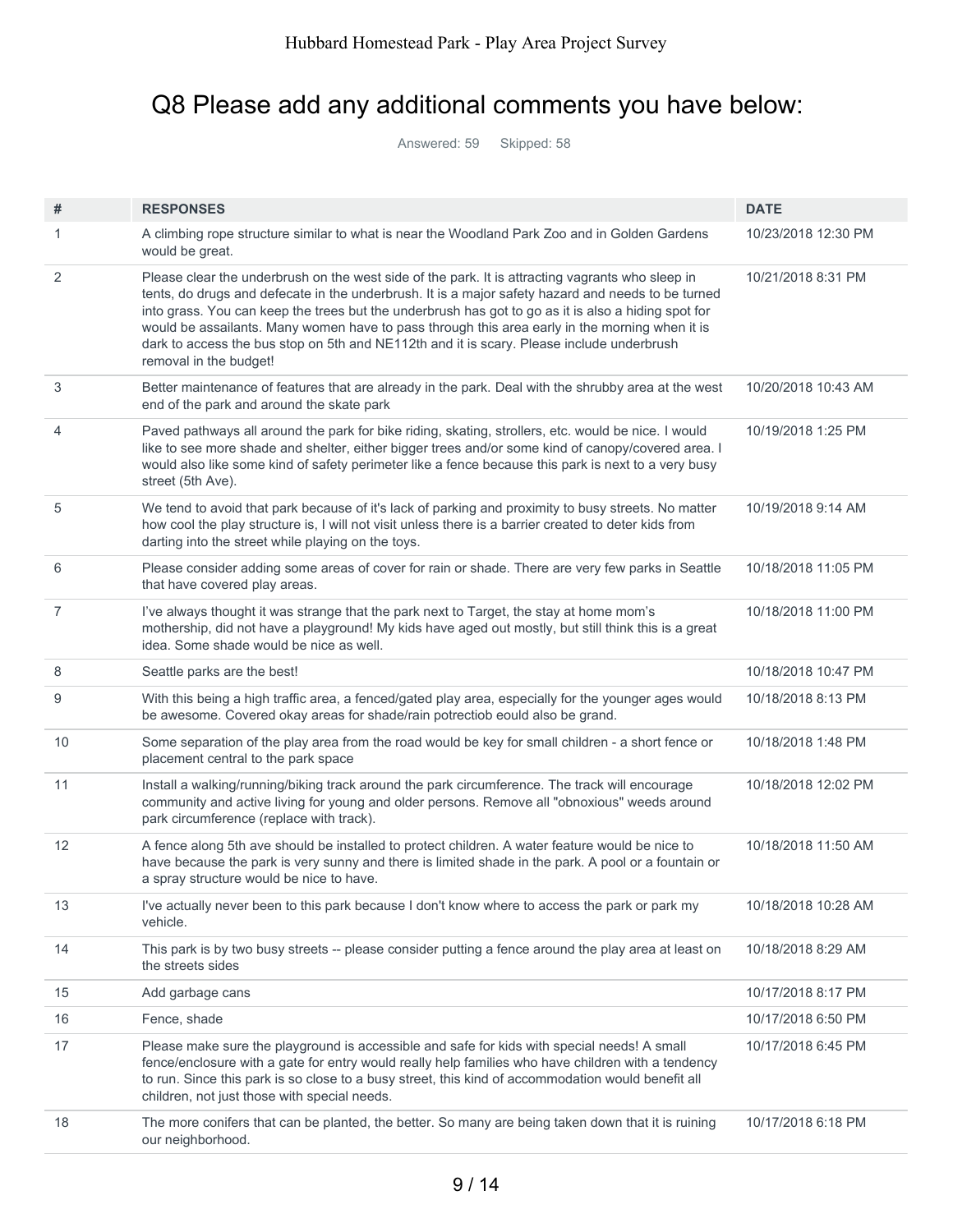#### Hubbard Homestead Park - Play Area Project Survey

| 38 | My highest preference is to have more trees and plants.                                                                                                                                                                                                                                                                                                                                                                                                                                                                                                                                                                                                                       | 10/8/2018 7:10 PM   |
|----|-------------------------------------------------------------------------------------------------------------------------------------------------------------------------------------------------------------------------------------------------------------------------------------------------------------------------------------------------------------------------------------------------------------------------------------------------------------------------------------------------------------------------------------------------------------------------------------------------------------------------------------------------------------------------------|---------------------|
| 37 | Very happy ti hear a playground will be added to Hubbard Homestead. We need more<br>playgrounds and parks. Trees would be a vital enhancement too. Shaded areas are need for<br>summer use, and trees should always be in parks. Shaded benches are critical for the elderly, and<br>many elderly residence facilities are nearby.                                                                                                                                                                                                                                                                                                                                            | 10/8/2018 9:46 PM   |
| 36 | Super excited about this.                                                                                                                                                                                                                                                                                                                                                                                                                                                                                                                                                                                                                                                     | 10/9/2018 8:23 PM   |
| 35 | I really love the idea of a playground at Hubbard. I have three granddaughters that I could take<br>there.                                                                                                                                                                                                                                                                                                                                                                                                                                                                                                                                                                    | 10/11/2018 11:59 AM |
| 34 | Remove the gravel around the basketball court and the benches and the balls. plant new trees.<br>walking path to Target                                                                                                                                                                                                                                                                                                                                                                                                                                                                                                                                                       | 10/12/2018 3:19 PM  |
| 33 | Any chance we can make the basketball court a full size-ish court with two hoops? Hard to play<br>with kids when adults are occupying the only hoop. The area around it is just wasted space with<br>gravel.                                                                                                                                                                                                                                                                                                                                                                                                                                                                  | 10/12/2018 6:55 PM  |
| 32 | We couldn't be more thrilled and excited that you are starting this project! We would visit this park<br>much more often if there was more to do there!                                                                                                                                                                                                                                                                                                                                                                                                                                                                                                                       | 10/12/2018 11:55 PM |
| 31 | Green! The park needs more green. Also, please consider easier access from the<br>Target/shopping center. Employees may choose to walk or lunch there.                                                                                                                                                                                                                                                                                                                                                                                                                                                                                                                        | 10/15/2018 4:03 PM  |
| 30 | My kids' favorite play areas are one with large elevated platforms with numerous stairs, climbing<br>entry points, and slides. The super tiny play structures with small platforms and no space are<br>lame.                                                                                                                                                                                                                                                                                                                                                                                                                                                                  | 10/15/2018 8:41 PM  |
| 29 | we pass by the space every day because the kids go to preschool nearby. Since it only has the<br>exercise equipment that's not safe for kids we've had to train the kids to not want to go there<br>because there is nothing for them. We would love a playground for them here!                                                                                                                                                                                                                                                                                                                                                                                              | 10/15/2018 9:00 PM  |
| 28 | Ping pong table! Also, I have heard that kids have been assaulted around the skate park area at<br>times, and that kids who steal stuff from Target open it up and unwrap at the park. Please please<br>make sure all safety measures are taken, including lighting, avoiding constructing obscured/hiding<br>areas, extra garbage cans and ask for policing input. Having stuff for older kids would be great,<br>this are has a lot of older kids who would enjoy a rope climbing thing and things that go up higher<br>than typical parks (something like the high rope climb at Powell Barnett, or the high climb at the<br>Space Needle playground would be wonderful!). | 10/16/2018 9:24 AM  |
| 27 | This is a HUGE improvement to an underutilized park. There is no play area within a half-mile of<br>where I live (8th and 113th) so being able to take my 2 year old in her stroller to a park so close<br>will be WONDERFUL. Hopefully an increased family presence at this park will deter some of the<br>blatant crime that happens there.                                                                                                                                                                                                                                                                                                                                 | 10/17/2018 11:45 AM |
| 26 | Please keep the exercise equipment. There are a lot of people who can't afford a gym that this<br>benefits. Also, please think of installing security cams.                                                                                                                                                                                                                                                                                                                                                                                                                                                                                                                   | 10/17/2018 11:56 AM |
| 25 | Fencing is absolutely needed to protect the play structure and balls bouncing into busy streets.<br>Why is this not included on the list of options? Child safety should be the number one<br>consideration. Please do not overlook this.                                                                                                                                                                                                                                                                                                                                                                                                                                     | 10/17/2018 12:00 PM |
| 24 | Possible parking lot and bathroom to encourage families to visit the park more often                                                                                                                                                                                                                                                                                                                                                                                                                                                                                                                                                                                          | 10/17/2018 12:41 PM |
| 23 | It is very helpful to have a under five set of toys and an over 5 set of toys. Add more shade/shelter<br>for the park and a water feature for kids to play in during the summer. Make the play area covered<br>so we can use it year round, especially during major holidays when everything is closed.                                                                                                                                                                                                                                                                                                                                                                       | 10/17/2018 1:24 PM  |
| 22 | Can there be a shade element installed. It rains a lot here and there's very hot sun in the summer.<br>Some type of shade element would give extra protection.                                                                                                                                                                                                                                                                                                                                                                                                                                                                                                                | 10/17/2018 3:36 PM  |
| 21 | Be great to draw families over from the neighborhood and the Target and shop structure make a<br>path between the two and adventure travel path over NOT create more barriers. Perhaps for<br>little kids use planted structures as kid safety or fun balance playspace no fence                                                                                                                                                                                                                                                                                                                                                                                              | 10/17/2018 5:07 PM  |
| 20 | Thank you!                                                                                                                                                                                                                                                                                                                                                                                                                                                                                                                                                                                                                                                                    | 10/17/2018 5:25 PM  |
| 19 | The transient drug use, dealing, squatting and trashing g must be considered in any decisions.<br>The most obvious factor - opening up the vegetation to make using drugs, camping much more<br>difficult without detection. Safety for families and children must be the first priority!                                                                                                                                                                                                                                                                                                                                                                                     | 10/17/2018 5:44 PM  |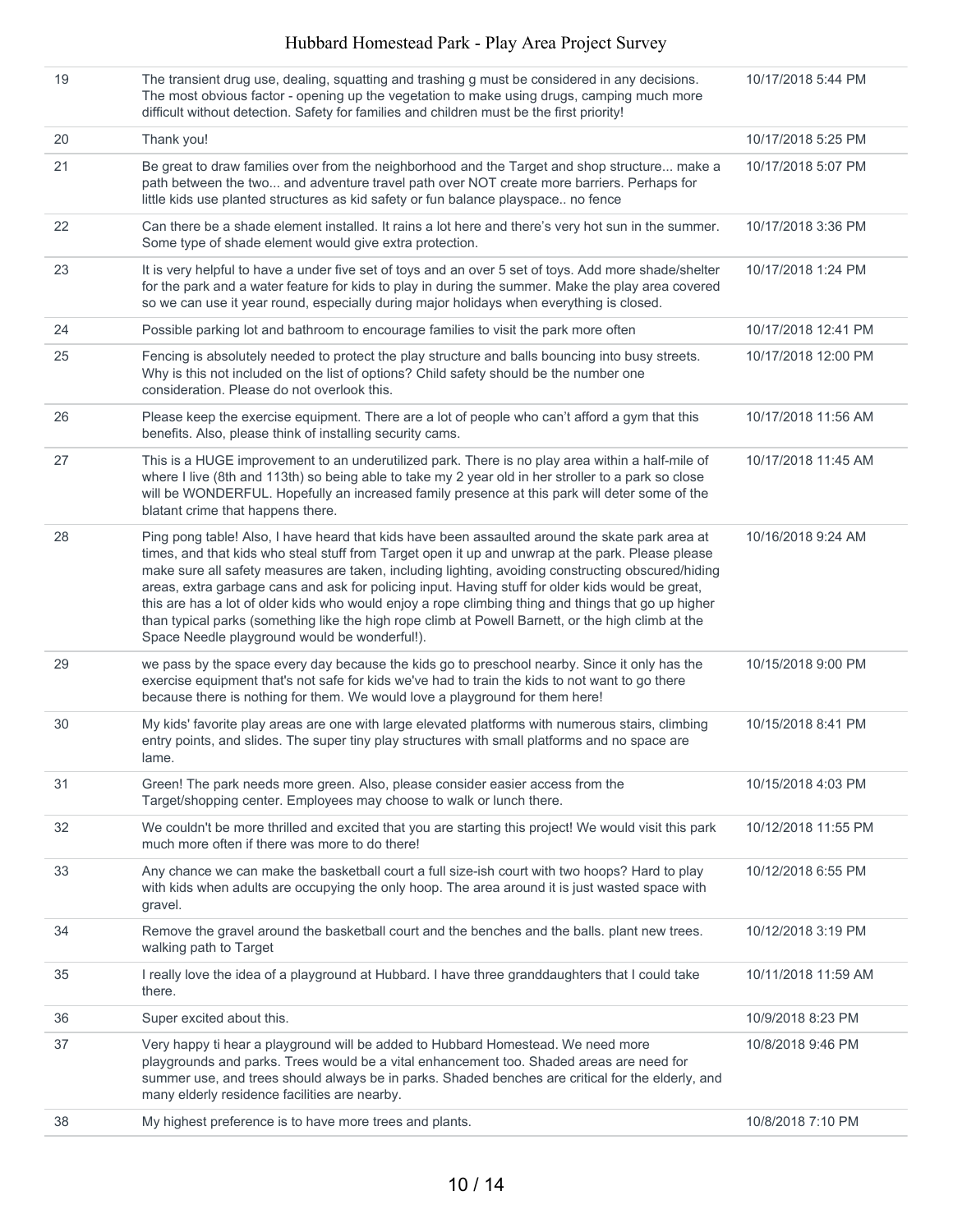#### Hubbard Homestead Park - Play Area Project Survey

| 39 | A wading pool / splash pad is not included in the above rankings but I think that would be a huge<br>draw and we need more water activities for kids in the area.                                                                                                                                                                                                                                                                                                                                                                                                                                                                                                                                                                                                                                                                                                                                                                                                                 | 10/7/2018 7:59 PM  |
|----|-----------------------------------------------------------------------------------------------------------------------------------------------------------------------------------------------------------------------------------------------------------------------------------------------------------------------------------------------------------------------------------------------------------------------------------------------------------------------------------------------------------------------------------------------------------------------------------------------------------------------------------------------------------------------------------------------------------------------------------------------------------------------------------------------------------------------------------------------------------------------------------------------------------------------------------------------------------------------------------|--------------------|
| 40 | Safety and fun and comfortable for kids.                                                                                                                                                                                                                                                                                                                                                                                                                                                                                                                                                                                                                                                                                                                                                                                                                                                                                                                                          | 10/7/2018 3:55 PM  |
| 41 | There needs to be more lighting near the 3rd Ave NE entrance near the skate park area. It doesn't<br>feel safe walking in that area during the evening after work, unless the intention of that area is to<br>discourage folks walking in that area in the evening, its working. Also people have been frequently<br>crossing the street where the yellow fire hydrant is located on NE 112th St. It's probably not safe to<br>walk across because it is not a designated pathway. It might be a good idea to plant some more<br>plants in front of the yellow hydrant to discourage folks walking through that space near the yellow<br>fire hydrant. Other than that I enjoy the space, even though some kids use the park to smoke<br>weed they are harmless, it's better than no public park. I love how kids are using the basketball<br>court and how the shrubs/ plants divide the sidewalk and the parks space on the side of 5th Ave.<br>NE. Those plants are very cool. | 10/6/2018 9:18 PM  |
| 42 | Hoping we can address overall park concerns like lighting and drainage in addition to play area at<br>the meetings!                                                                                                                                                                                                                                                                                                                                                                                                                                                                                                                                                                                                                                                                                                                                                                                                                                                               | 10/5/2018 7:46 PM  |
| 43 | Excited!!                                                                                                                                                                                                                                                                                                                                                                                                                                                                                                                                                                                                                                                                                                                                                                                                                                                                                                                                                                         | 10/5/2018 1:13 PM  |
| 44 | Please consider lighting improvements near the play area. This park become very dark at night<br>due to overgrown landscaping.                                                                                                                                                                                                                                                                                                                                                                                                                                                                                                                                                                                                                                                                                                                                                                                                                                                    | 10/5/2018 12:46 PM |
| 45 | We would love great lighting for safety. We would also love less of the "natural "landscaping. It<br>looks tacky and people hide in it, use the restroom, and ditch stolen merch. It's not safe and it<br>looks gross.                                                                                                                                                                                                                                                                                                                                                                                                                                                                                                                                                                                                                                                                                                                                                            | 10/5/2018 11:47 AM |
| 46 | I'd also be in favor of removing the basketball court as there are few things worse than having to<br>hear games being played at all hours it the night.                                                                                                                                                                                                                                                                                                                                                                                                                                                                                                                                                                                                                                                                                                                                                                                                                          | 10/5/2018 11:28 AM |
| 47 | Please include a walking path around the edges of the park.                                                                                                                                                                                                                                                                                                                                                                                                                                                                                                                                                                                                                                                                                                                                                                                                                                                                                                                       | 9/30/2018 9:30 PM  |
| 48 | Security measures would be good to keep homeless away from camping there, to make sure the<br>kids who cause trouble at the skatepark stay away, and to keep the druggies from continuing to<br>use the space for shooting up. Some shade would be really nice, since it gets so very hot at the<br>park during the summer.                                                                                                                                                                                                                                                                                                                                                                                                                                                                                                                                                                                                                                                       | 9/30/2018 4:58 PM  |
| 49 | You need to include ADULT exercise equipment like chin-up / pull-up bars, monkey bars, parallel<br>bars.                                                                                                                                                                                                                                                                                                                                                                                                                                                                                                                                                                                                                                                                                                                                                                                                                                                                          | 9/30/2018 3:09 PM  |
| 50 | More police presence patrolling near the skate park to cut-down on criminal behavoir                                                                                                                                                                                                                                                                                                                                                                                                                                                                                                                                                                                                                                                                                                                                                                                                                                                                                              | 9/29/2018 8:42 PM  |
| 51 | This is so exciting! Where we are there are no good outdoor play areas within stroller distance.<br>This will change everything for our kids!                                                                                                                                                                                                                                                                                                                                                                                                                                                                                                                                                                                                                                                                                                                                                                                                                                     | 9/29/2018 5:31 PM  |
| 52 | The most important feature of a park that is intended for families and kids is some kind of<br>bathroom.                                                                                                                                                                                                                                                                                                                                                                                                                                                                                                                                                                                                                                                                                                                                                                                                                                                                          | 9/29/2018 4:47 PM  |
| 53 | n/a                                                                                                                                                                                                                                                                                                                                                                                                                                                                                                                                                                                                                                                                                                                                                                                                                                                                                                                                                                               | 9/29/2018 4:27 PM  |
| 54 | Please, please add a small fenced dog play area. There are so many small, shy rescue dogs that<br>need a space. Look at magunuson/sand point as an example. Big dogs make many of the little<br>rraucues nervous. The Dog park near 1st ave/l5 has NO Fenced in areas to separate small or shy<br>rescues. All it needs is a fence and sign ! Not expensive.                                                                                                                                                                                                                                                                                                                                                                                                                                                                                                                                                                                                                      | 9/29/2018 1:19 AM  |
| 55 | I would hope that it will be located closer to the 5th Avenue side as I don't think it feels safe on the<br>north west corner of the park. Homeless hangout between there and the skate park. Not some<br>place I will let my child go.                                                                                                                                                                                                                                                                                                                                                                                                                                                                                                                                                                                                                                                                                                                                           | 9/28/2018 10:42 PM |
| 56 | Please add some playground shade structure, police camera monitors, zip line, face to face parent<br>child swing (more than 1 please)                                                                                                                                                                                                                                                                                                                                                                                                                                                                                                                                                                                                                                                                                                                                                                                                                                             | 9/28/2018 8:44 PM  |
| 57 | Additional exercise equipment to go with the play area would be amazing. It was originally put<br>there so parents could work out in view of their kids but the playground didn't happen back then.                                                                                                                                                                                                                                                                                                                                                                                                                                                                                                                                                                                                                                                                                                                                                                               | 9/28/2018 8:28 PM  |
| 58 | We've been hoping a play area would be coming to this park! I'm so excited (as are my kids) that<br>this will finally be happening. We live right next door and frequent this park and it's something my<br>5yo asks about every time we go                                                                                                                                                                                                                                                                                                                                                                                                                                                                                                                                                                                                                                                                                                                                       | 9/28/2018 8:23 PM  |
| 59 | I dont even know how to respond to this as HH park has no play area outside a half basketball<br>court and skate dot< I was on the original PAT and the public indicated they wanted a natural<br>playground not the type swings and slides                                                                                                                                                                                                                                                                                                                                                                                                                                                                                                                                                                                                                                                                                                                                       | 9/26/2018 4:19 PM  |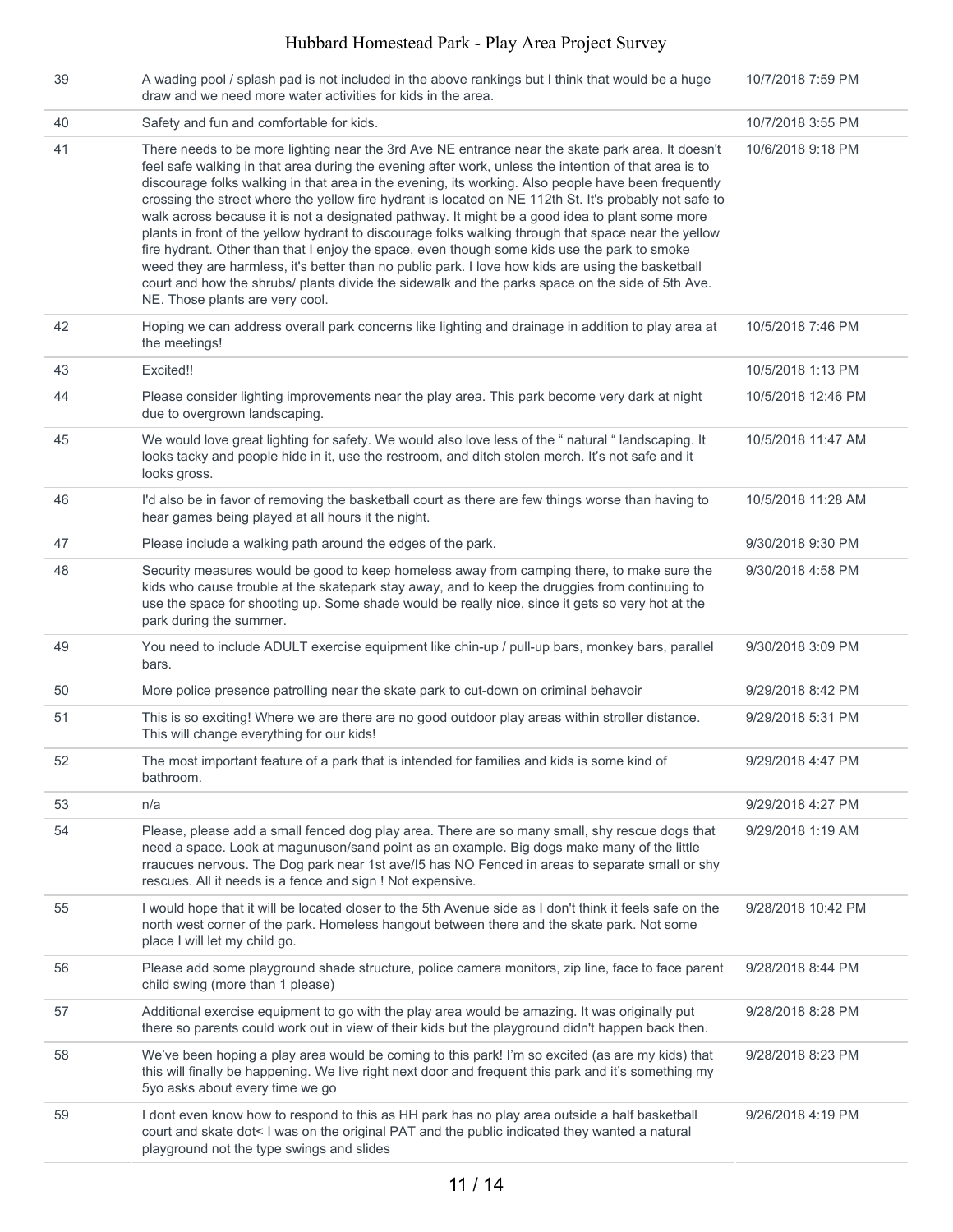# Q9 What is your zip code?

Answered: 117 Skipped: 0

| #              | <b>RESPONSES</b> | <b>DATE</b>         |
|----------------|------------------|---------------------|
| 1              | 98125            | 10/23/2018 12:30 PM |
| 2              | 98125            | 10/21/2018 8:31 PM  |
| 3              | 98125            | 10/20/2018 9:19 PM  |
| 4              | 98115            | 10/20/2018 10:43 AM |
| 5              | 98125            | 10/19/2018 1:25 PM  |
| 6              | 98125            | 10/19/2018 9:14 AM  |
| $\overline{7}$ | 98125            | 10/19/2018 6:45 AM  |
| 8              | 98155            | 10/18/2018 11:05 PM |
| 9              | 98125            | 10/18/2018 11:00 PM |
| 10             | 98125            | 10/18/2018 10:47 PM |
| 11             | 98125            | 10/18/2018 8:13 PM  |
| 12             | 98125            | 10/18/2018 1:48 PM  |
| 13             | 98125            | 10/18/2018 12:02 PM |
| 14             | 98125            | 10/18/2018 11:50 AM |
| 15             | 98125            | 10/18/2018 10:28 AM |
| 16             | 98115            | 10/18/2018 8:32 AM  |
| 17             | 98125            | 10/18/2018 8:29 AM  |
| 18             | 98125            | 10/18/2018 1:07 AM  |
| 19             | 98125            | 10/17/2018 10:20 PM |
| 20             | 98125            | 10/17/2018 9:26 PM  |
| 21             | 98125            | 10/17/2018 8:17 PM  |
| 22             | 98125            | 10/17/2018 6:50 PM  |
| 23             | 98125            | 10/17/2018 6:45 PM  |
| 24             | 98125            | 10/17/2018 6:18 PM  |
| 25             | 98125            | 10/17/2018 5:44 PM  |
| 26             | 98125            | 10/17/2018 5:25 PM  |
| 27             | 98133            | 10/17/2018 5:07 PM  |
| 28             | 98115            | 10/17/2018 4:32 PM  |
| 29             | 98115            | 10/17/2018 3:46 PM  |
| $30\,$         | 98125            | 10/17/2018 3:36 PM  |
| 31             | 98125            | 10/17/2018 1:47 PM  |
| 32             | 98125            | 10/17/2018 1:30 PM  |
| 33             | 98125            | 10/17/2018 1:24 PM  |
| 34             | 98125            | 10/17/2018 1:24 PM  |
| 35             | 98125            | 10/17/2018 1:24 PM  |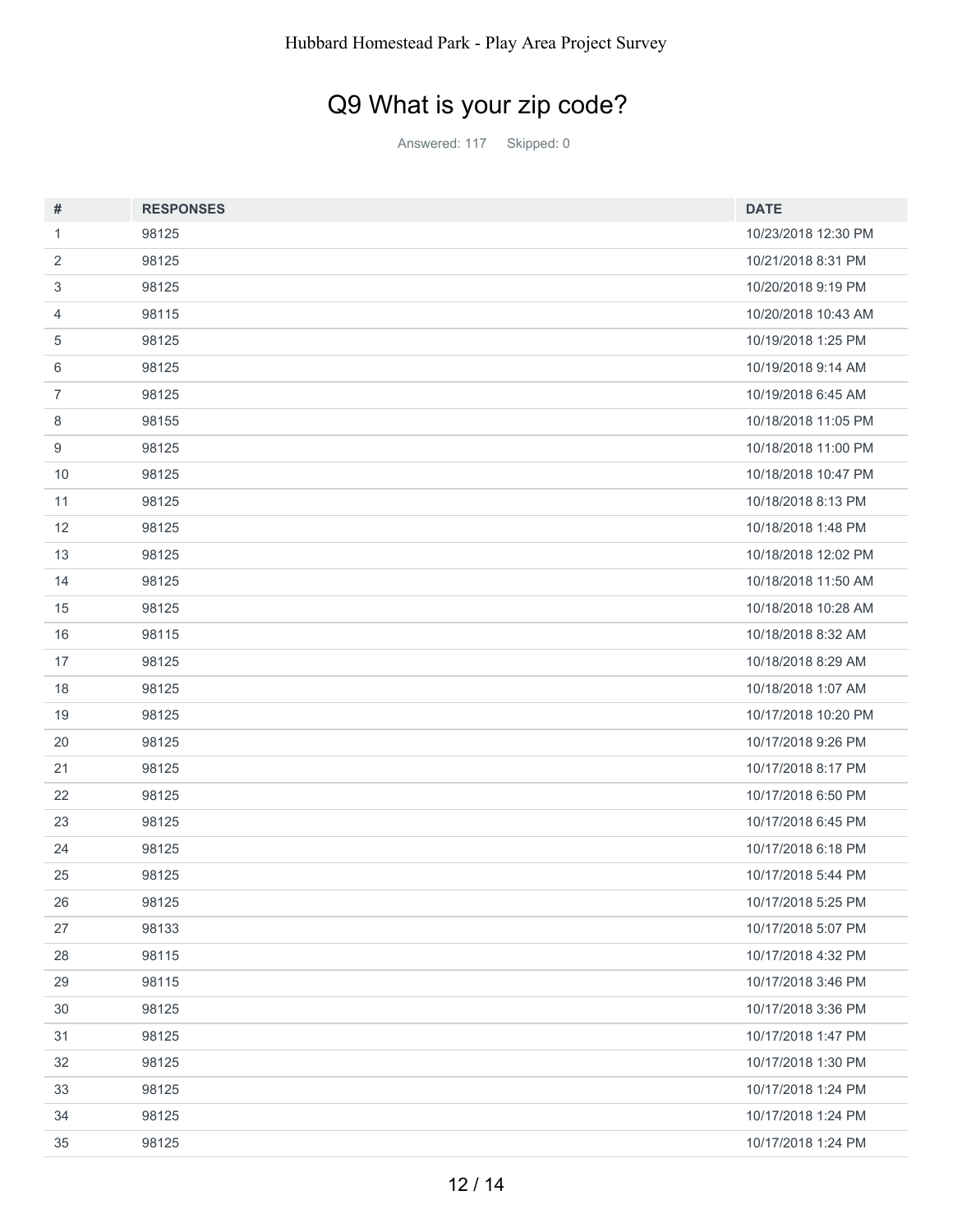| 36 | 98125      | 10/17/2018 1:03 PM  |
|----|------------|---------------------|
| 37 | 98133      | 10/17/2018 1:02 PM  |
| 38 | 98125      | 10/17/2018 12:55 PM |
| 39 | 98133      | 10/17/2018 12:41 PM |
| 40 | 98125      | 10/17/2018 12:24 PM |
| 41 | 98125      | 10/17/2018 12:11 PM |
| 42 | 98125      | 10/17/2018 12:00 PM |
| 43 | 98115      | 10/17/2018 12:00 PM |
| 44 | 98125      | 10/17/2018 11:56 AM |
| 45 | 98125      | 10/17/2018 11:45 AM |
| 46 | 98103      | 10/16/2018 9:24 AM  |
| 47 | 98125      | 10/15/2018 9:00 PM  |
| 48 | 98125      | 10/15/2018 8:41 PM  |
| 49 | 98125      | 10/15/2018 4:03 PM  |
| 50 | 98125      | 10/14/2018 12:52 AM |
| 51 | 98115      | 10/13/2018 8:08 PM  |
| 52 | 98115      | 10/13/2018 12:39 AM |
| 53 | 98125      | 10/12/2018 11:55 PM |
| 54 | 98115      | 10/12/2018 9:25 PM  |
| 55 | 98125      | 10/12/2018 7:09 PM  |
| 56 | 98125      | 10/12/2018 6:55 PM  |
| 57 | 98125      | 10/12/2018 6:48 PM  |
| 58 | 98115      | 10/12/2018 5:12 PM  |
| 59 | 98125      | 10/12/2018 3:19 PM  |
| 60 | 98133      | 10/12/2018 8:43 AM  |
| 61 | 98133      | 10/11/2018 10:01 PM |
| 62 | 98133      | 10/11/2018 9:56 PM  |
| 63 | 98133      | 10/11/2018 9:26 PM  |
| 64 | 98125      | 10/11/2018 11:59 AM |
| 65 | 98125      | 10/10/2018 3:07 PM  |
| 66 | 98133      | 10/9/2018 8:23 PM   |
| 67 | 98115      | 10/9/2018 1:12 PM   |
| 68 | 98133      | 10/8/2018 9:46 PM   |
| 69 | 98133      | 10/8/2018 7:49 PM   |
| 70 | 98125      | 10/8/2018 7:10 PM   |
| 71 | 98103      | 10/8/2018 5:01 PM   |
| 72 | 98133      | 10/8/2018 4:49 PM   |
| 73 | 98125-6109 | 10/7/2018 7:59 PM   |
| 74 | 98125      | 10/7/2018 5:13 PM   |
| 75 | 98125      | 10/7/2018 3:55 PM   |
| 76 | 98125      | 10/6/2018 9:18 PM   |